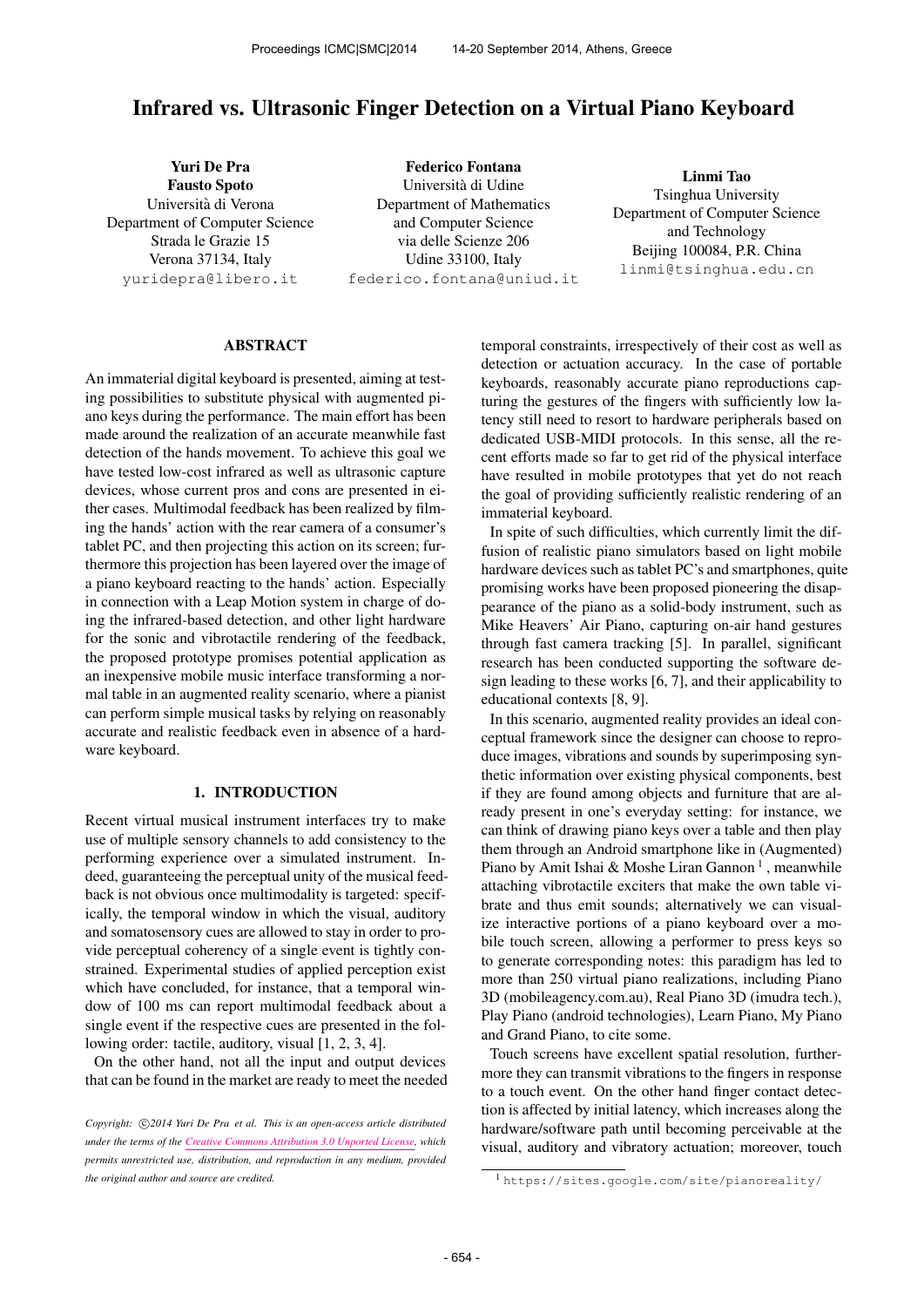screens are not sensitive to variable force. In an effort to overcome the variable force detection problem we moved the input interface elsewhere: more precisely, below the screen.

The prototyped concept is depicted in Figure 1: it consists



Figure 1. On-screen projection of the augmented piano keyboard in action.

of a tablet showing the performer's hands on the screen, and furthermore augmenting the playing scenario by an image of a piano keyboard actuated by their action, appearing on the same screen. Moving images of the hands are captured using the web camera behind the tablet; in parallel, the piano keyboard is superimposed as a semitransparent image layer. Sound, as we will see later, is generated depending on the moving speed of the fingers. Currently we are using a Google Nexus 10: a ten-inch tablet operated by Android 4.4.

The research work on this concept does not aim at challenging the sensations coming from playing a real piano. Rather, it is centered around the search for a reasonably acceptable, well-balanced multimodal experience for the performer. In fact, the absence of a real keyboard does not prevent from prompt somatosensory feedback as the performer taps, for instance, on a rigid table; however, the precise but inherently poor haptic experience needs to be supported, and possibly improved by precisely space-aligned, accurately synchronized and musically realistic synthetic cues.

To date the sound synthesis problem has largely been solved, as the generation of convincing real-time sounds is made possible by the existence of fast and accurate samplebased or physically-informed sound models. Among the various sonic reproduction techniques, these sounds can be radiated via proper vibrotactile exciters located directly where the performer taps (e.g., the table): this solution provides an auditory impression similar to staying in front of the piano soundboard.

Concerning the display, relatively small delays affecting the visual flow from the screen become tolerable once the sequence tactile–auditory–visual is respected. In our system, however, subjective experiments should be made to quantify the perceptual unity of the resulting multimodal feedback [4].

In this paper we report results of our design and realization activity, aiming at achieving coherency of the multimodal feedback from the interface of Figure 1 and, ultimately, an overall feeling of natural interaction with the system. This activity so far has focused on the detection part of the system: once integrated with a powerful sound synthesis engine it has potential to lead to a portable, low cost augmented keyboard of reasonable quality supporting the activity of composers, early students and practitioners once having their mobile device at hand.

## 2. HANDS' ACTIVITY DETECTION

Web cameras aboard current mobile devices perform accurate meanwhile too slow visual captures, especially if the auto-focus function is implemented by the camera and cannot be disabled. As explained in the introduction, the latency of the video may be tolerable for the pianist but certainly prevents from using these captured data for triggering the sonic and vibrational feedback [10]. Hence, alternative detection strategies must be investigated.

#### 2.1 Infrared detection system

Recent infra-red visual tracking systems, such as the Microsoft Kinect<sup>TM</sup> and Leap Motion<sup>TM</sup> cameras, have gained significant success as tools capable of detecting the moving speed of recognized objects. Concerning their specific use for finger tracking, Silva et al. found that the performances of the Leap Motion system were not impressive as expected, nor was the hand articulation detection algorithm particularly robust [11]. This behavior was confirmed in our study, as also reported in the last part of this paper.

The Leap Motion controller is specifically designed for hand and finger tracking. It comes with native support to SDK and several programming languages (Python, C++, Java, etc.) and promises to identify hand and finger motions with sub-millimeter precision at high frame rate (up to 300 fps), thus creating the conditions for the recognition of a number of gestures.

We have developed a software interface on an Intel Core i3 laptop PC that receives the data from the Leap Motion driver, and then sends the spatial coordinates of the fingers to an Android application running on the tablet. This application can also use such coordinates to visualize markers that follow the fingers along their movement (see Figure 2).

Due to the characteristics of its recognition system, the Leap Motion must stay in front of the palm or back of the hands. For this reason, in our system configuration the performer taps over a transparent surface that is positioned above the camera, which in its turn is oriented toward the ceiling. Recognizing the vertical movement of the fingers, and hence their impact velocity against the keys, from stereoscopic cues of depth is not particularly efficient.

We made use of the gesture "key pressed" provided by the SDK; then, by reading the finger velocities directly from the native API, we sent MIDI data of 'note on' along with corresponding velocities to Android. Unfortunately, the captured number of false positive and false negative hits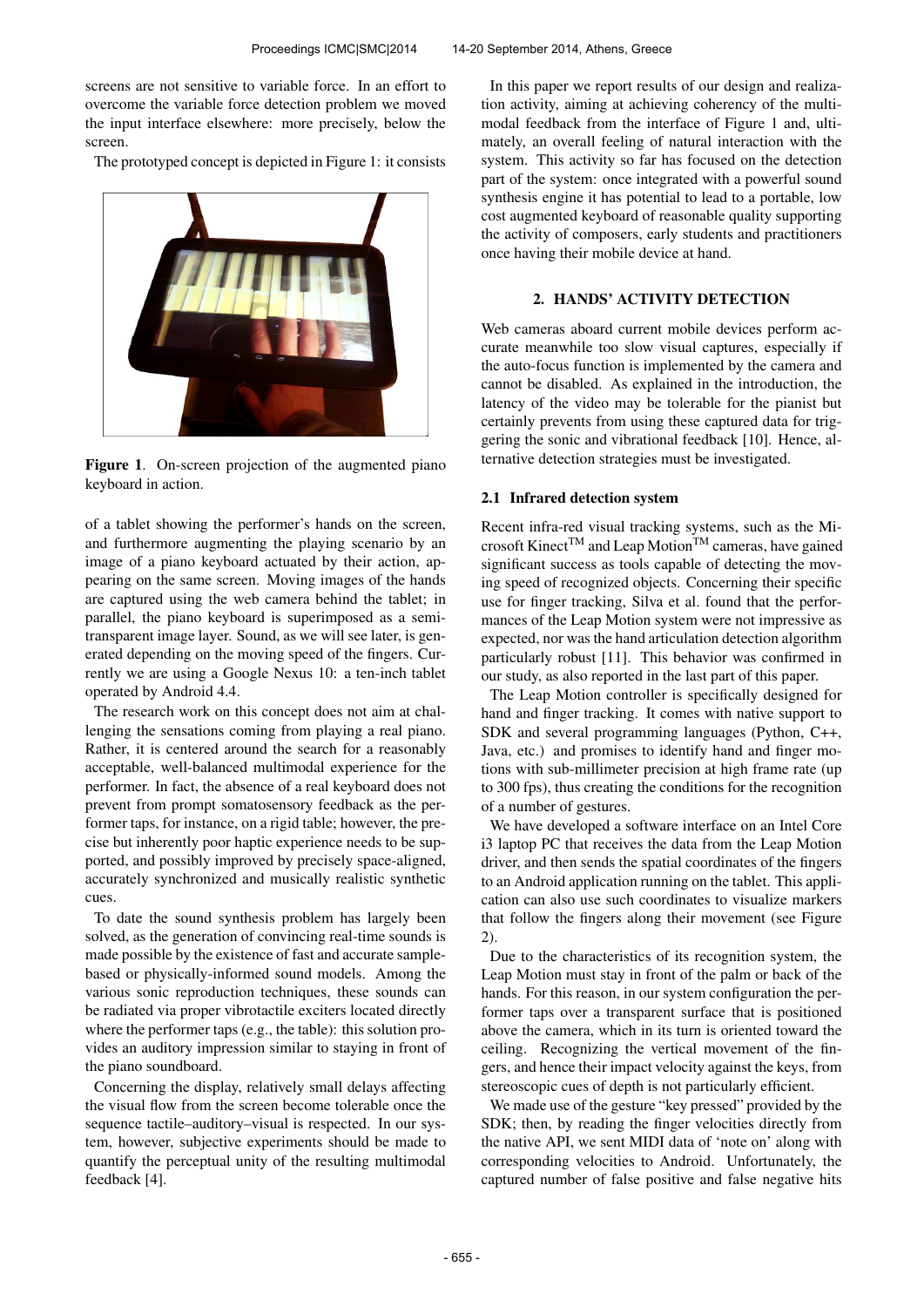

Figure 2. Detection using Leap Motion, with marked fingers.

using this procedure was annoying, as well as the latency exceedingly high.

#### 2.2 Ultrasound detection system

An alternative, less researched detection technique involves the use of ultrasound [12] and laser [13] devices, containing both the ray emitter and the receiver. Ray reflections are captured and then used to estimate the position and motion of a reflecting body—in this case the finger. To our knowledge no studies have been conducted so far, investigating on the applications of ultrasonic and laser beams for realizing piano keyboard interfaces.

We set up another system consisting of a narrow matrix of eight HC-SR04 ultrasound sensors (see Figure 3). These sensors perform best and at highest rate (i.e. 200 fps) if tuned to detect objects between 20 and 30 millimeters: for these distances in fact the sound emission-reflection mechanism, based on pulse-width modulation (PWM), runs optimally.



Figure 3. Ultrasound matrix, for eight keys.

The matrix was driven by an Arduino board. More in detail, the Arduino pings each sensor by regularly sending a trigger signal through the corresponding pin, then waits for the response from the sensors; the response times are proportional to the distance of the objects from the corresponding sensors. These actions are realized by a standard library called newPing<sup>2</sup>.

The detection procedure considers three finger-key distance thresholds, based on the positional information that is transmitted by each sensor at highest rate. The procedure uses the timestamp that labels every frame, to estimate the moving speed of the fingers in correspondence of such thresholds. Besides the small required computational effort, this procedure in particular allows for the prediction of the final velocity of the finger occurring in correspondence of the key stop position: if carefully tuned, as we want to do in a future work, a prediction strategy can compensate, all or in part, the latency that is caused by the various components of the system.

The serial communication between the Arduino and the Android application residing on the tablet was made via Internet UDP (see Figure 4); this communication adds small meanwhile unpredictable latency. We are currently overcoming this issue by substituting UDP with wired serial communication, via micro-USB, between the new Arduino ADK board and the tablet; the wired connection in fact ensures low and constant communication time.



Figure 4. Augmented reality system schema with ultrasonic hit detection.

#### 3. FEEDBACK

As previously said, the hand was visualized on the screen. Since we used the camera behind the laptop to capture this image, the visualization was affected by some latency. The result is nevertheless pleasing, as far as the image augmentation presents a piano keyboard that responds to the action of the pianist consistently. Alternatively, the touch screen can be substituted by unfolding a carpet, or even drawing a piano keyboard on the table: all such options should be tested by rigorous user experiments.

Audio is not a problem at this stage of the research: suffice to import a reasonably good digital piano sound bank in the system. Conversely, the haptic modality to date is rather unexplored, and much research has to be done to render 3D somatosensory cues representative of the keyboard: below, we report the experiences we made concerning this issue.

#### 3.1 Tactile Feedback

Reproducing, at least partially, the consistency of a piano key by virtual means is a hard task. Technologies based on ultrasounds [14, 15], air vortex generation [16], magnetic repulsion [17] have been developed to reproduce sense of

<sup>2</sup> <http://playground.arduino.cc/Code/NewPing>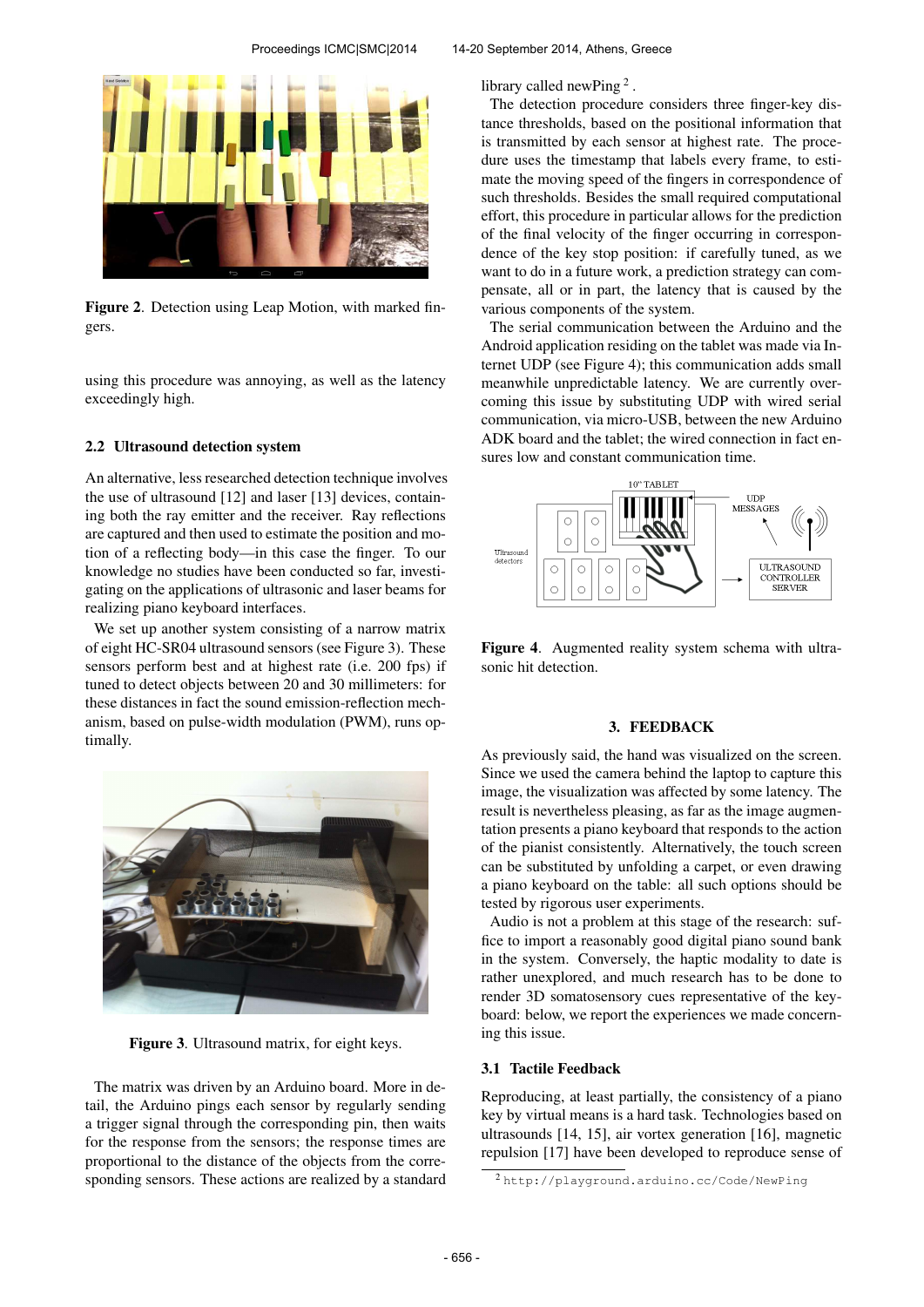materiality of interactive virtual objects, with encouraging results. We have drawn from these technologies in an effort to generate virtual somatosensory cues of piano keys, while keeping an eye open on the applicability of the resulting system to mobile contexts.

In the case of visual capture, currently an ultrasoundtransparent surface is needed where the fingers can tap. Such a solution has been proposed, for instance, in Cristal Piano [11].

In the case of ultrasound detection, we could add an elastic mesh about 33 mm above the receivers (see Figure 3), without introducing interferences in the reflected ultrasounds. This solution creates an interesting somatosensory effect of increasing feedback force with dipping of the finger inside the net.

In alternative, we asked pianists to wear gloves mounting small magnets at the fingertips (see Figure 5); then,



Figure 5. Magnetic glove.

we covered a section of the table with a surface exposing an opposed magnetic field. The force feedback resulting from the consequent magnetic repulsion presents surprisingly realistic aspects; unfortunately, pianists reported discomfort when tapping over the table or on the touch-screen meanwhile wearing these gloves.

Finally, early attempts to concentrate the beam of five high-energy ultrasonic emitters at a point located few centimeters over the table, where the pianist taps, have led to no interesting results so far.

## 4. DISCUSSION

A qualitative comparison between the two tracking systems is summarized in Table 1. Although not presenting precise figures, which would have required the use of oscilloscope, synchronized camera tracking and the like, it can give an idea of existing differences in performances and computational costs. The Leap Motion controller provides an almost continuous and spatially precise detection. On the other hand, the ultrasonic matrix needs one sensor per key.

At the moment, the hand recognition algorithm coming along with the Leap Motion is not yet suitable for tracking vertical movements of the fingers: too often it happens that fingers are not recognized by the system, especially

| <b>Property</b>       | <b>Leap Motion</b> | <b>Ultrasounds</b>   |
|-----------------------|--------------------|----------------------|
| Detected              | continuous detec-  | one<br>sensor<br>per |
| Points                | tion               | key                  |
| Hardware re-          | Android via lap-   | Android via Ar-      |
| quirements            | top                | duino                |
| fps                   | $30 \sim 300$      | 200                  |
| False positive        | too many           | few                  |
| <i>False negative</i> | few                | none                 |
| Latency               | acceptable         | excellent            |
| Tactile feed-         | discrete-space     | continuous (dip-     |
| back                  | (surface tapping)  | ping on mesh)        |
| Subjects' tol-        | low (gloves)       | good (mesh)          |
| erance                |                    |                      |
| Full Android          | not yet            | through Arduino      |
| integration           |                    | <b>ADK</b>           |

Table 1. Comparison between Leap Motion and ultrasonic matrix detection.

after rapid actions. Hand distances from the camera which are lower than 7 centimeters are not detected, preventing from building a slim prototype. Furthermore, the detection suffers from solar light. Finally, the current drivers of the Leap Motion require lots of CPU time to identify the hands. For our purpose it would probably be much more efficient to track the pianist's fingers from the frontal position. If such drivers will feature this functionality, or at least will put raw image data available to the software environment, then the Leap Motion may become a challenging competitor in the field of music performance tracking.

The experiences using the ultrasonic detection revealed more robustness and predictable behavior. In fact, the data coming from the Arduino allowed for designing a fast and simple yet accurate distance estimation algorithm. The ultrasonic devices also offered the interesting possibility to add an elastic mesh in between the hands and the devices themselves. Conversely it is not possible to put reflective surfaces above them, as they would be mistakenly detected as additional bodies on top of the hands. Relief from this side-effect comes by slightly tilting the tablet while mounting it on the stand. Last, but not least, the ultrasoundbased approach inevitably points to a more encumbering, not necessarily portable user interface: in this sense, our experience with this approach aimed at understanding the usability of the ultrasonic devices in the musical interface context rather than promising a commercially viable design strategy.

Informal use of the prototype suggests that both systems, in front of the execution of a note, generate haptic, auditory and visual cues that elicit sensation of a single event. Sometimes during this use we encountered random latencies that almost certainly depend on the wireless transmission via UDP; this issue will be soon solved by switching to USB communication between the detection device and the tablet PC.

Both the infrared- and ultrasound-based settings are quite cheap: currently, the cost of both prototypes in terms of hardware amounts to about one hundred Euros.